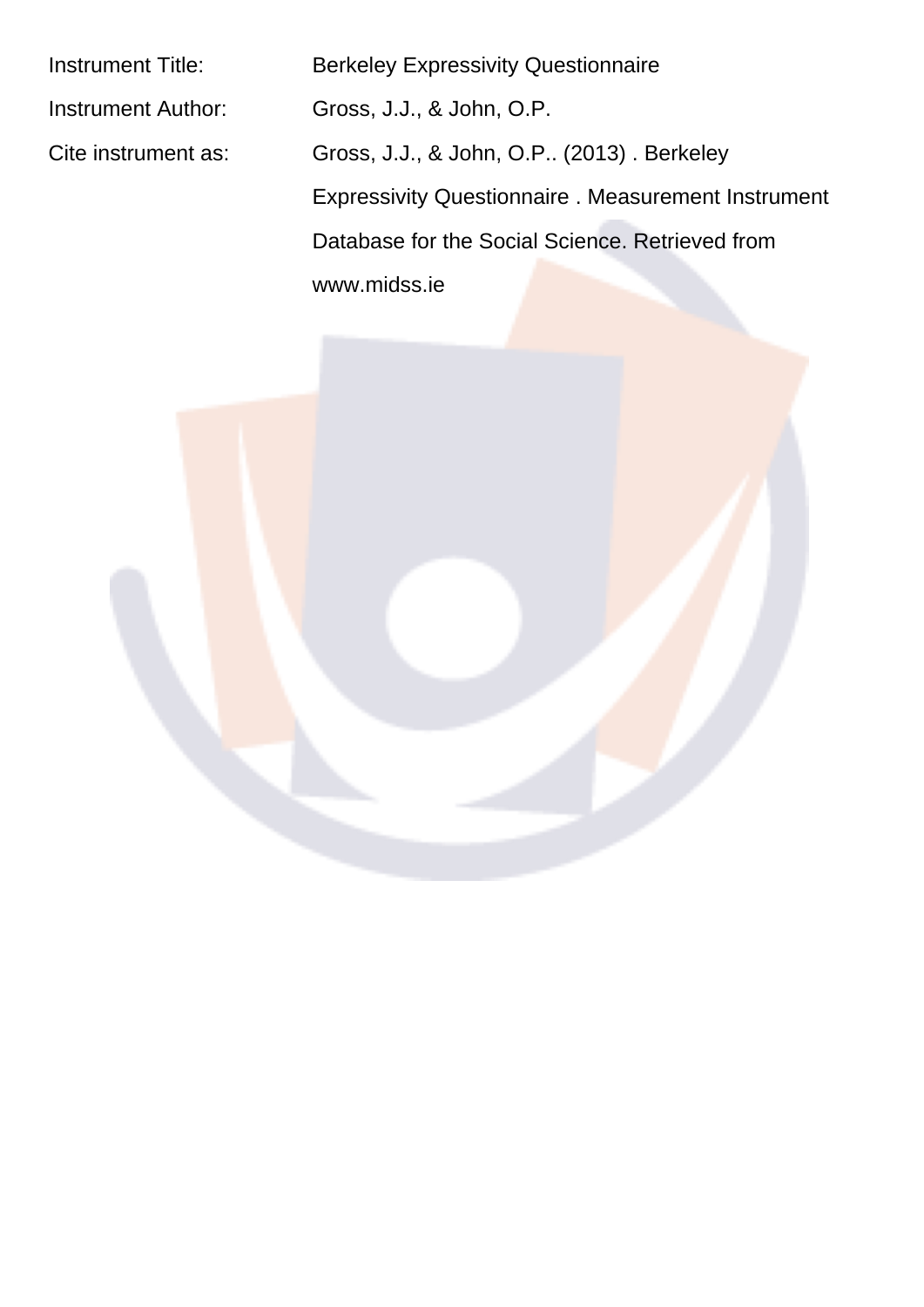## **Berkeley Expressivity Questionnaire**

The Berkeley Expressivity Questionnaire assesses three facets of emotional expressivity: negative expressivity, positive expressivity, and impulse strength.

Its citation is:

Gross, J.J., & John, O.P. (1997). Revealing feelings: Facets of emotional expressivity in self-reports, peer ratings, and behavior. Journal of Personality and Social Psychology, 72, 435-448.

Other references include:

- Gross, J.J. (2000). The Berkeley Expressivity Questionnaire. In J. Maltby, C.A. Lewis, & A.P. Hill (Eds.), Commissioned reviews on 300 psychological tests (pp. 465-467). Lampeter, Wales: Edwin Mellen Press.
- Gross, J.J., & John, O.P. (1998). Mapping the domain of expressivity: Multi-method evidence for a hierarchical model. Journal of Personality and Social Psychology, 74, 170-191.
- Gross, J.J., John, O.P., & Richards, J.M. (2000). The dissociation of emotion expression from emotion experience: A personality perspective. Personality and Social Psychology Bulletin, 26, 712-726.

For each statement below, please indicate your agreement or disagreement. Do so by filling in the blank in front of each item with the appropriate number from the following rating scale:

| strongly<br>disagree |  | neutral |  | strongly<br>agree |
|----------------------|--|---------|--|-------------------|

1. Whenever I feel positive emotions, people can easily see exactly what I am feeling.

2. I sometimes cry during sad movies.

- 3. People often do not know what I am feeling.
- 4. I laugh out loud when someone tells me a joke that I think is funny.
- 5. It is difficult for me to hide my fear.
- \_\_\_\_\_\_ 6. When I'm happy, my feelings show.
- 
- 8. I've learned it is better to suppress my anger than to show it.
- 9. No matter how nervous or upset I am, I tend to keep a calm exterior.